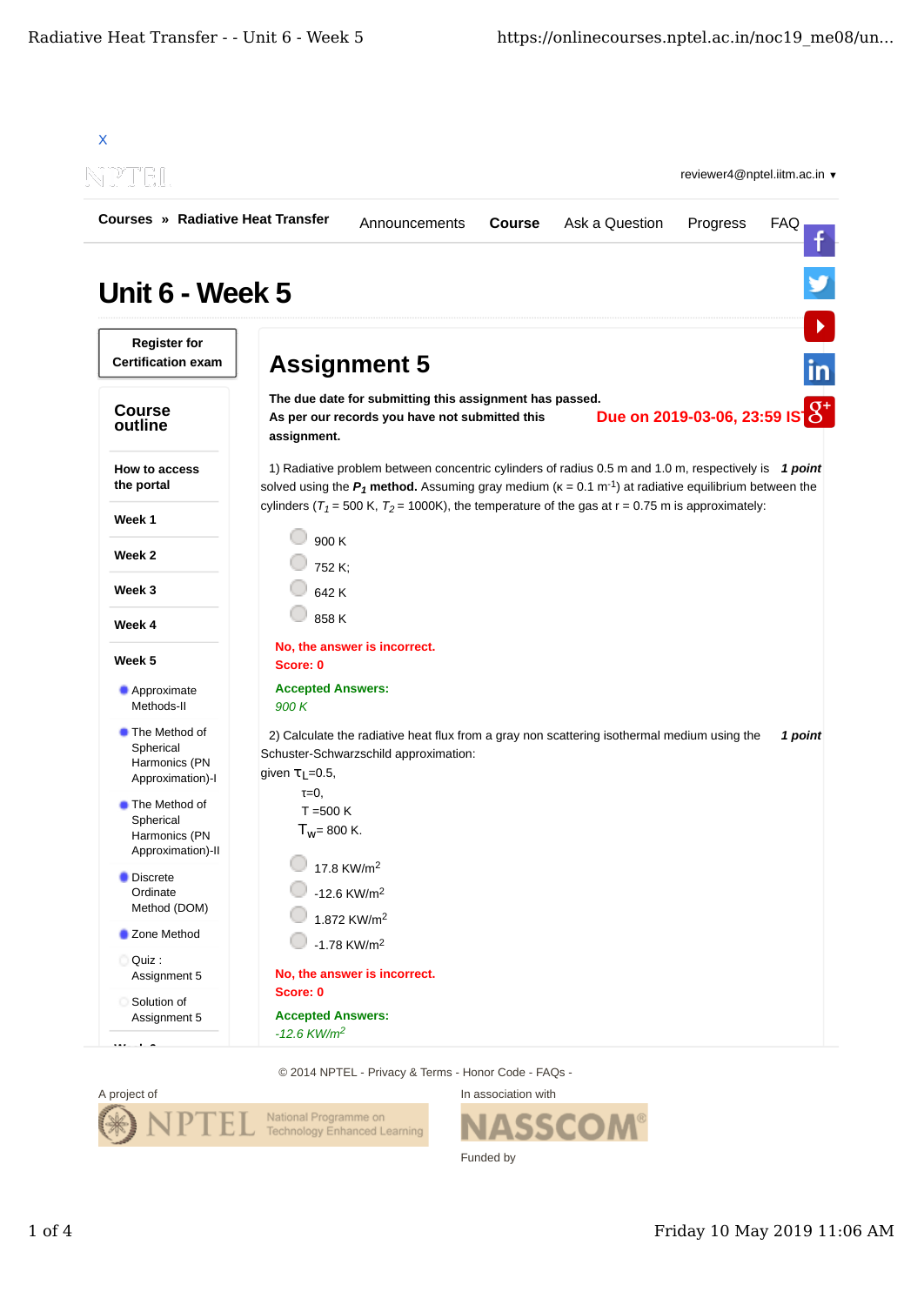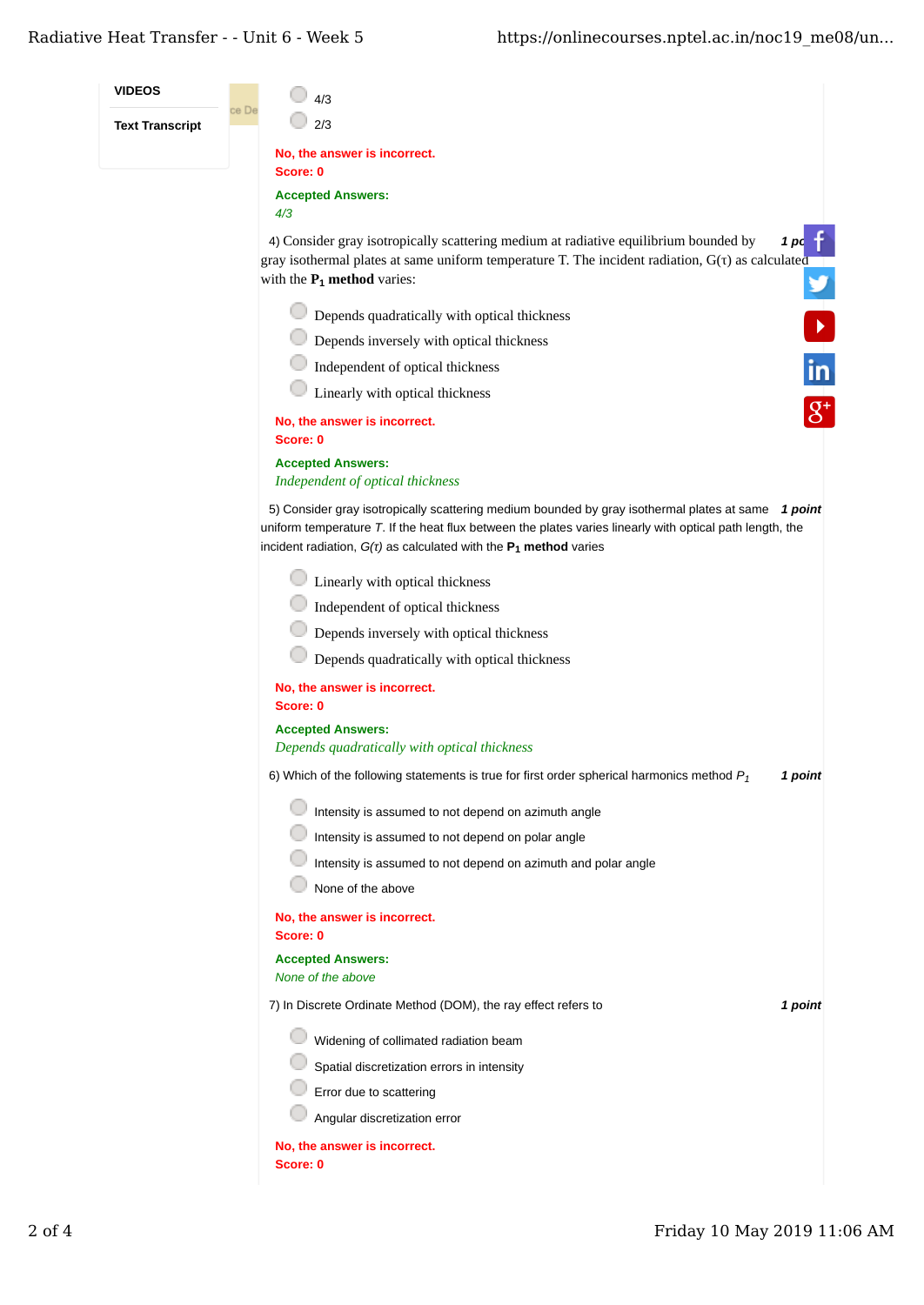| <b>Accepted Answers:</b><br>$-44.787$ kW/m <sup>2</sup>                                                                                                                                      |         |
|----------------------------------------------------------------------------------------------------------------------------------------------------------------------------------------------|---------|
| Score: 0                                                                                                                                                                                     |         |
| No, the answer is incorrect.                                                                                                                                                                 |         |
| 140.83 kW/m <sup>2</sup>                                                                                                                                                                     |         |
| $-140.83$ kW/m <sup>2</sup>                                                                                                                                                                  |         |
| 44.787 kW/m <sup>2</sup>                                                                                                                                                                     |         |
| -44.787 kW/m <sup>2</sup>                                                                                                                                                                    |         |
| 10)n the above problem, determine the radiative heat flux per unit cylinder length on the<br>cylinder 1                                                                                      | 1 point |
| <b>Accepted Answers:</b><br>$0.785 \, m^2$                                                                                                                                                   |         |
| Score: 0                                                                                                                                                                                     |         |
| No, the answer is incorrect.                                                                                                                                                                 |         |
| $0.25 \text{ m}^2$                                                                                                                                                                           |         |
| $0.545 \text{ m}^2$                                                                                                                                                                          |         |
|                                                                                                                                                                                              |         |
| $0.785 \text{ m}^2$                                                                                                                                                                          |         |
| $1 \text{ m}^2$                                                                                                                                                                              |         |
| $S_2S_2 = 0.75 A_2$                                                                                                                                                                          |         |
| of cylinder<br>Given $s_1s_2 = 0.75 A_1$                                                                                                                                                     |         |
| $(R_2 = 1 \text{ m}, T_2 = 1000 \text{ K})$ . Using the Zone method calculate the direct exchange area s <sub>1</sub> g per unit length                                                      |         |
| the cylinders are isothermal with diffuse surface. If cylinder 1 ( $R_1$ = 0.5 m, $T_1$ = 500 K) and cylinder 2                                                                              |         |
| 9) A gray gas ( $T_g$ = 800 K) is filled between two concentric infinitely long black cylinders. Both 1 pon                                                                                  |         |
| 52 <sub>m</sub>                                                                                                                                                                              |         |
| <b>Accepted Answers:</b>                                                                                                                                                                     |         |
| No, the answer is incorrect.<br>Score: 0                                                                                                                                                     |         |
|                                                                                                                                                                                              |         |
| 40 m                                                                                                                                                                                         |         |
| 20 <sub>m</sub>                                                                                                                                                                              |         |
| 52 <sub>m</sub>                                                                                                                                                                              |         |
| 70 m                                                                                                                                                                                         |         |
| Assume the radiative heat flux is 100 W/m <sup>2</sup>                                                                                                                                       |         |
| value of optical depth using non-symmetric S2 approximation method?                                                                                                                          |         |
| 8) Consider two large parallel, black and isothermal plates separated by a distance L. One<br>plate is at temperature $T_1 = 800$ K and other is at $T_2 = 750$ K. Determine the approximate | 1 point |
|                                                                                                                                                                                              |         |